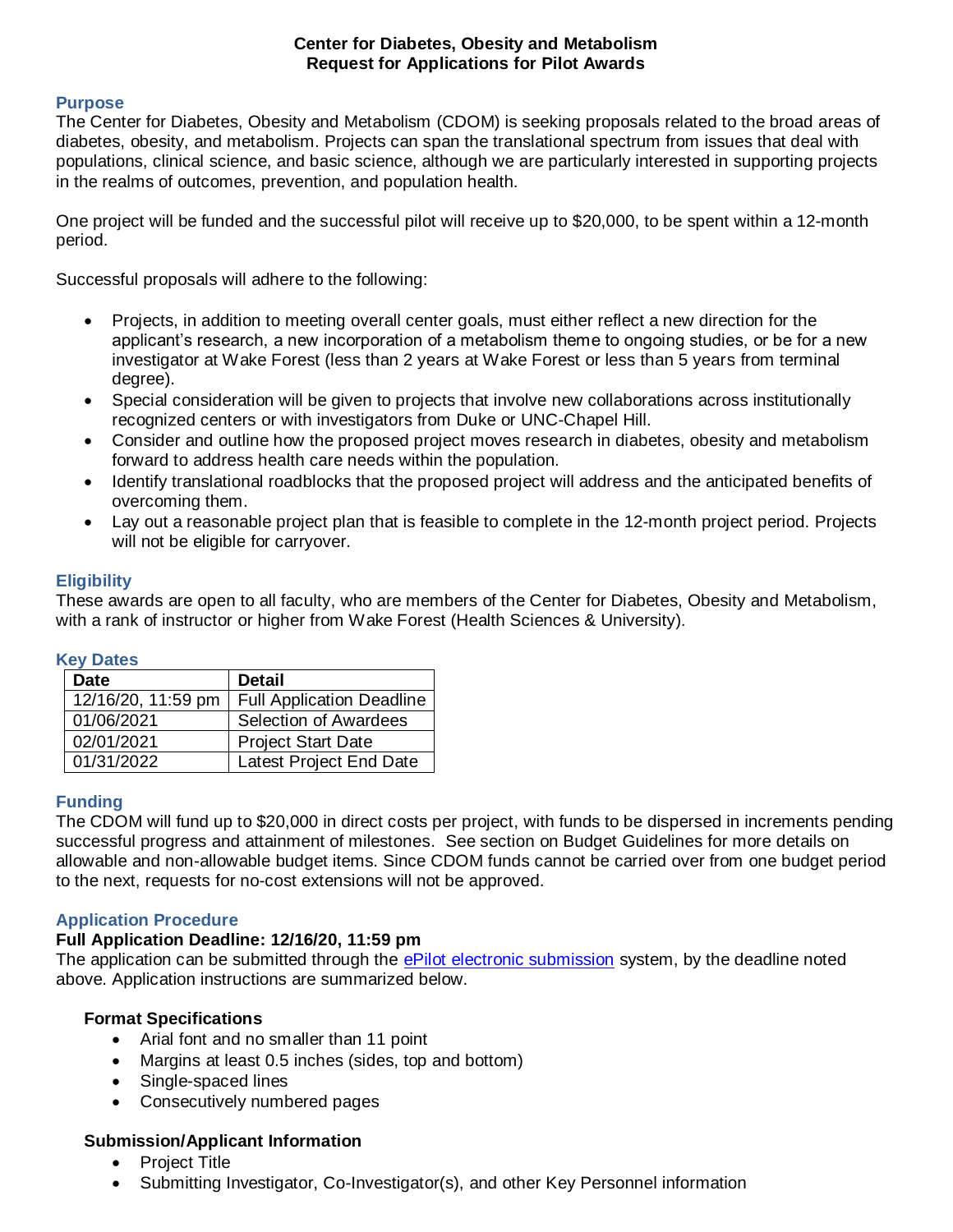# **Research Plan** (6 pages max)

- *Specific Aims*
- *Significance* Explain how the project addresses an important problem, how it will improve scientific knowledge, technical capability and/or clinical practice.
- *Investigator(s)* Describe how each member of the team will contribute to the project. Include their expertise and experience that will be utilized on this project.
- *Innovation* Explain how this project uses novel concepts, approaches or methodologies, instrumentation or interventions.
- *Approach* Describe the overall strategy for this project, including potential problems, alternative strategies and benchmarks for success.
- *Projected Timeline*

# **References** (no page limit)

## **Information Regarding Human Subjects**

Address the following if the project **involves human subjects**.

- Provide a one-page document addressing the Protection of Human Subjects, if applicable.
- IRB Approval Status (please note: IRB approval is not required for full application submission, however **a delay in IRB approval does not alter the project end date**)

# **Information Regarding Live Vertebrates**

 IACUC Approval Status (please note: IACUC approval is not required for full application submission, however **a delay in IACUC approval does not alter the project end date**)

## **Budget and Justification** (budget template plus 1-page justification)

- Complete the [budget template form](https://wakehealth.sharepoint.com/:x:/r/teams/CTSIWebCollection/Shared%20Documents/CSTI-Public/CTSI%20Pilot%20Budget%20Template.xlsx) provided along with a brief justification for the funds requested for this RFA. Please include explanation of other resources that may be leveraged to support the project.
- Sub-awards to other institutions to carry out work on a project are not allowed.

# **NIH-style biographical sketch for all Key Personnel (new style)**

## **Budget Guidelines**

The budget period is for 12 months, ending no later than one year after the account set up. Up to \$20,000 in direct costs may be requested.

Grant funds may be budgeted for:

- Research support personnel (including undergraduate and graduate students)
- Travel necessary to perform the research
- Small equipment, research supplies and core lab costs, or
- Other purposes deemed necessary for the successful execution of the proposed project

Grant funds may **not** be budgeted for:

- Office supplies or communication costs, including printing
- Meals or travel, including to conferences, except as required to collect data
- Professional education or training
- Computers or audiovisual equipment, unless fully justified as a need for the research
- Manuscript preparation and submission, or
- Indirect costs

Awarded funds must be used to conduct the work proposed. All direct charges to this award must adhere to federal regulations and requirements regarding the use of CDOM funds. The CDOM leadership reserves the right to revoke funding in the event it is determined that funds were not spent in accordance with the approved protocol. The general criteria for determining allowable direct costs on federally sponsored projects is set forth